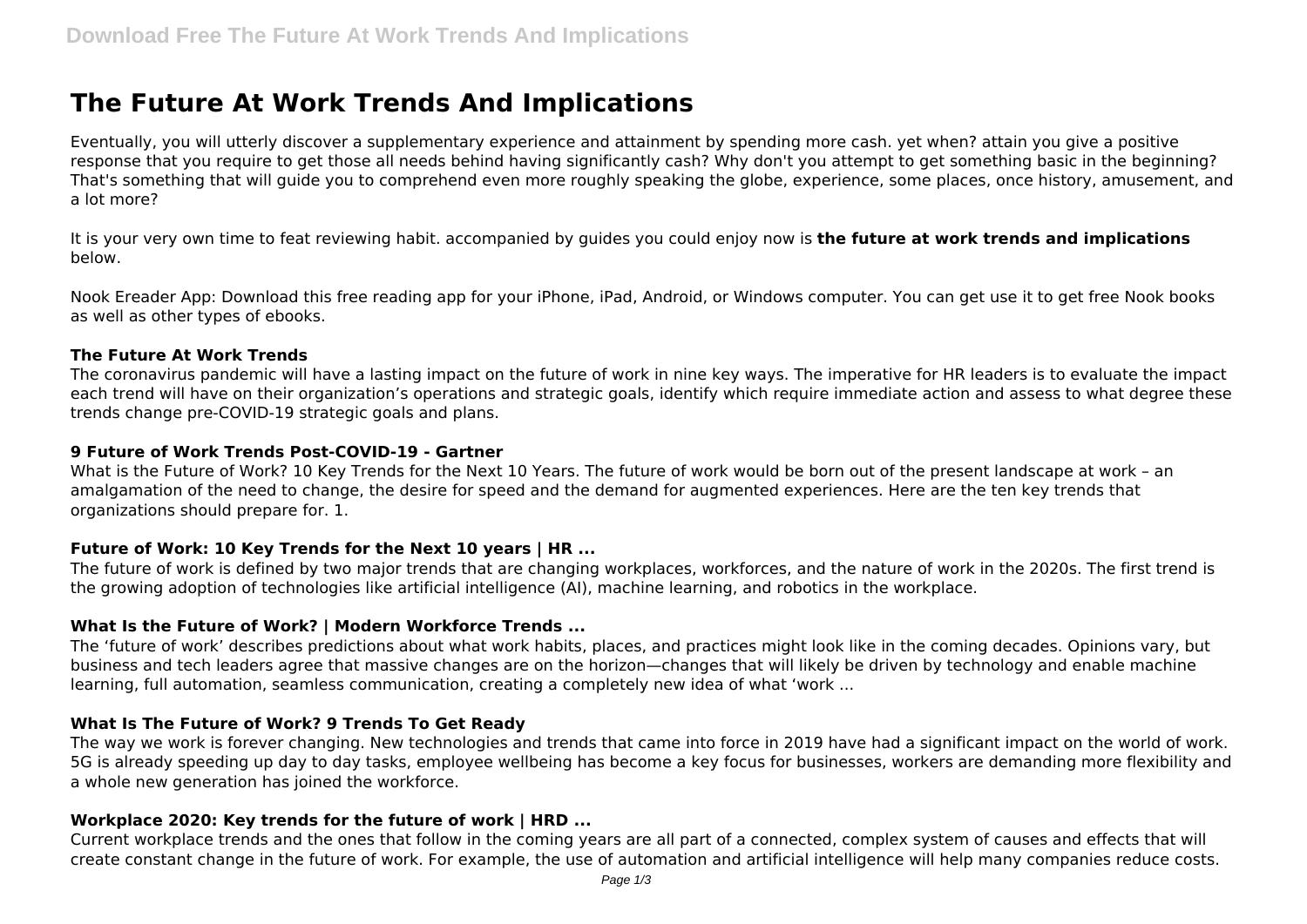#### **The Future of Work: Workplace Trends With Staying Power ...**

In the last four months, work has changed drastically. But will these changes persist into the future? Our second Work Trend Index report explores this idea by combining insights from three sources: trends behind how our customers use our tools; findings from a Harris Poll survey of over 2,000 remote workers in six countries 1; and conclusions from over 30 research projects from across ...

## **The future of work—the good, the challenging & the unknown ...**

The Five Trends Shaping the Future of Work; January 2, 2017. The Five Trends Shaping the Future of Work. Competitiveness & Growth ... There are five of them, as seen below, and before exploring anything else around the future of work, it is crucial that we understand these. 1.

# **The Five Trends Shaping the Future of Work | IE Insights**

The future of work is here ... Although there is no exact method to predict the future, the current trends within the workforce already provide incredible insight into how the future of the work ...

#### **4 trends that are shaping the future of work**

When it comes to the future of work there are a few key trends which business leaders need to pay attention to. Understanding these trends will allow organizations to better prepare and adapt to ...

## **Five Trends Shaping The Future Of Work - Forbes**

Trends in workforce size and composition and in the pace of technological change and economic globalization will have implications for the future of work. Employees will work in more decentralized, specialized firms; slower labor growth will encourag...

# **The Future at Work: Trends and Implications | RAND**

The future of women at work: Transitions in the age of automation In the automation age, women face new challenges overlaid on long-established ones. Technology adoption could displace millions from their jobs; many others will need to change the way they work. Globally, 40 million to 160 million women may need to transition between occupations by

#### **The future of women at work - McKinsey & Company**

To be prepared for the future, you have to understand it. Our 'Workforce of the future' study looks at four possible Worlds of Work for 2030 to help you kick-start your thinking. You can also take a closer look at the views of 10,000 people in our survey findings summary.

# **Workforce of the future - The competing forces shaping ...**

Everything we know about the future of work is being shaped by five trends: globalization, technology, changing demographics, new behaviors, and mobility. Fo...

#### **The 5 Trends Shaping the Future of Work - YouTube**

Right now, remote work is not just a trend of the future. It is the present. As reported by CNBC, 70% of the global workforce already are working remotely at least once a week.

#### **What Is the Real Future of Work? - Entrepreneur**